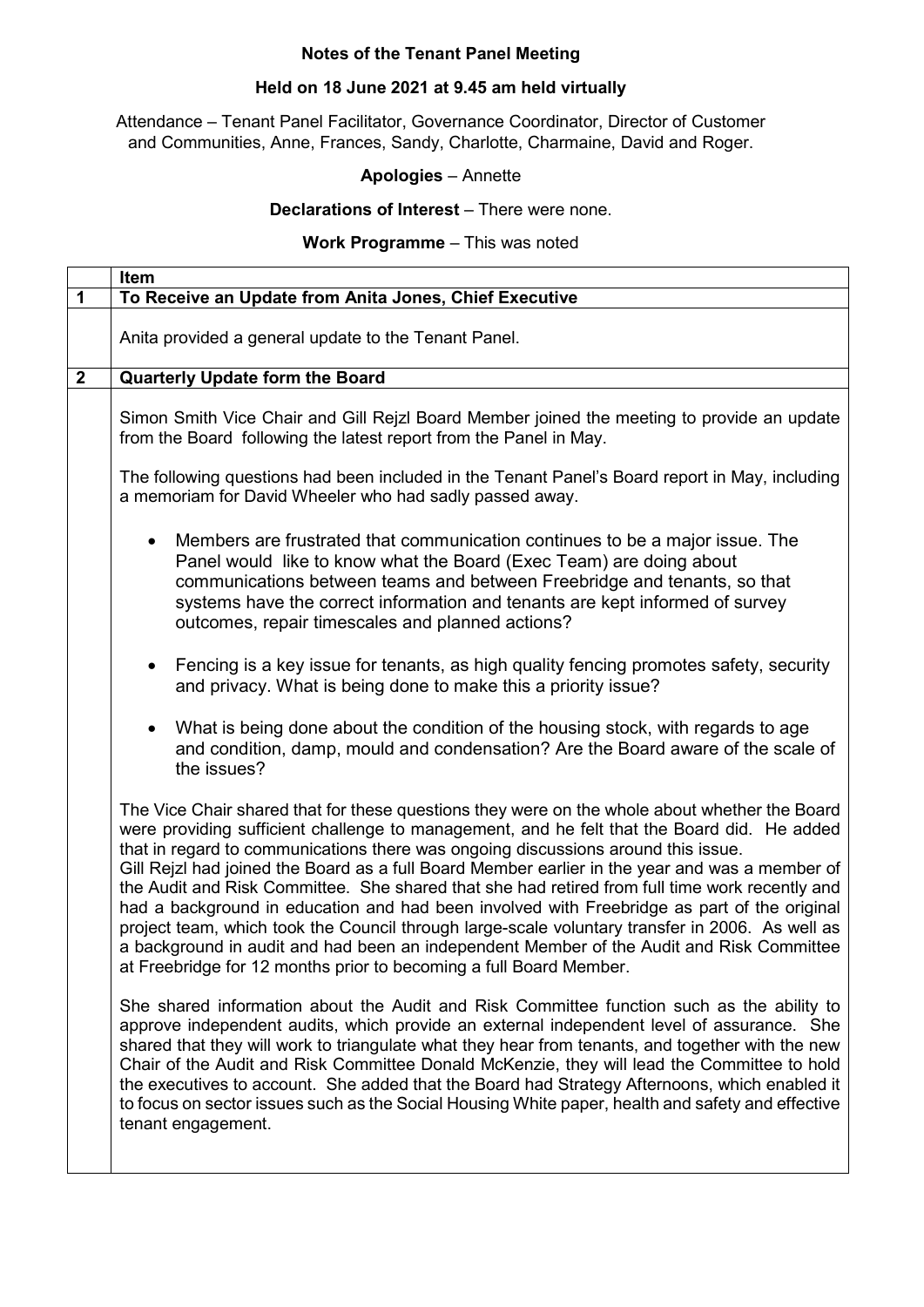|              | The Vice Chair shared that he would pick up on the questions that are escalated to the Board<br>within the Tenant Panel's quarterly report and he would respond every time when he attends.                                                                                                                                                                                                                                                                                                                                                                                                                                                        |
|--------------|----------------------------------------------------------------------------------------------------------------------------------------------------------------------------------------------------------------------------------------------------------------------------------------------------------------------------------------------------------------------------------------------------------------------------------------------------------------------------------------------------------------------------------------------------------------------------------------------------------------------------------------------------|
|              | Following discussion the Tenant Panel Facilitator clarified that the questions the Tenant Panel<br>put directly to the Board were to ensure that this was passed up to the Board so they were able<br>to challenge through to the Executives from the role that the Board plays.                                                                                                                                                                                                                                                                                                                                                                   |
|              | The Tenant Panel thanked Simon and Gill for their attendance and they left the meeting.<br>The<br>Director of Customer and Communities left the meeting this point but would return later.                                                                                                                                                                                                                                                                                                                                                                                                                                                         |
| $\mathbf{3}$ | <b>Repairs and Maintenance update</b>                                                                                                                                                                                                                                                                                                                                                                                                                                                                                                                                                                                                              |
|              | The Head of Service Delivery attended the meeting to provide a quarterly update as requested<br>by the Tenant Panel.                                                                                                                                                                                                                                                                                                                                                                                                                                                                                                                               |
|              | The Head of Service Delivery shared the following update:                                                                                                                                                                                                                                                                                                                                                                                                                                                                                                                                                                                          |
|              | Repairs can be categorised three ways being 4hrs for emergency repairs, urgent within<br>$\bullet$<br>7 days and a routine repair was to be resolved within 28 days.                                                                                                                                                                                                                                                                                                                                                                                                                                                                               |
|              | He reviewed new jobs on a weekly basis with the internal and external teams to assess<br>$\bullet$<br>what the current resources were to get them resolved.<br>The team structure at Property Services was under review.<br>$\bullet$                                                                                                                                                                                                                                                                                                                                                                                                              |
|              | Reviews were underway to look at how jobs could be diagnosed better; that operatives<br>$\bullet$<br>had the right skills and that vans were stocked as best as they could be.<br>The Empty Property process and standards of work was under review.                                                                                                                                                                                                                                                                                                                                                                                               |
|              | He added that covid unlocking nationally had been pushed out by a further four weeks to 19 July,<br>and testing in the work place, PPE and any other checks regarding covid would continue until<br>further notice and it was hoped that further along in the recovery it will be possible to increase<br>the momentum of the service and report to the Tenant Panel on the key service deliverables.                                                                                                                                                                                                                                              |
|              | The Tenant Panel shared the following queries:                                                                                                                                                                                                                                                                                                                                                                                                                                                                                                                                                                                                     |
|              | A Panel Member queried whether there were procedures in place for providing<br>information such as health and safety to tenants who do not speak English as their first<br>language to ensure that there was a good level of understanding. The Head of Service<br>Delivery shared that operatives were required to phone ahead of any appointment in<br>order to carry out health and safety checks and to save travel time if there were issues<br>that the appointment may then not be possible as a result. If it was clear that there was<br>issues with communication, the operatives would feedback and use translation lines<br>available. |
|              | A Panel member commented that there needed to be improved communication with<br>tenants when a repair is reported to know when it is going to be carried out.<br>A Panel Member commented that the in-house team had resolved a drainage issue at<br>$\bullet$<br>their home and this had been done more thoroughly than the external contractor in a long                                                                                                                                                                                                                                                                                         |
|              | time.<br>A Tenant Panel member shared that the word 'adequate' had been used to describe an<br>issue that she had with her metal fencing, as it was spilling mud onto a nearby public<br>footpath from her front garden                                                                                                                                                                                                                                                                                                                                                                                                                            |
|              | It was agreed to ask the Director of Asset Management when they are due to attend in September<br>to cover a discussion on the issue of mould and damp with the Panel. The Governance<br>Coordinator agreed to arrange.                                                                                                                                                                                                                                                                                                                                                                                                                            |
|              | The Head of Service Delivery thanked the Tenant Panel for their honest feedback and he left the<br>meeting at this point.                                                                                                                                                                                                                                                                                                                                                                                                                                                                                                                          |
| 4            | Notes of the Last Meeting held in May 2021 and Matters Arising                                                                                                                                                                                                                                                                                                                                                                                                                                                                                                                                                                                     |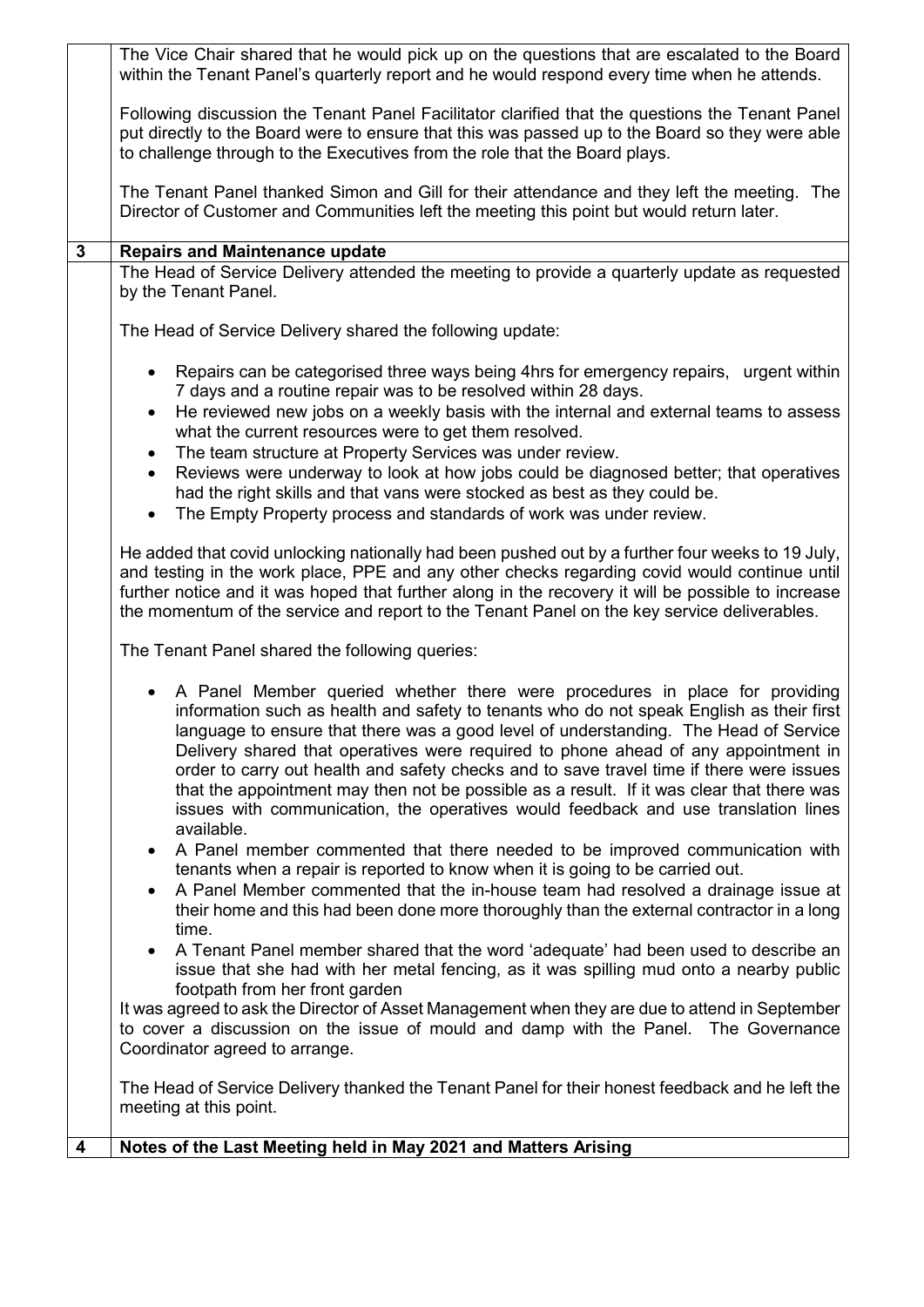|                | The notes were approved as a correct record, and the matters arising report was noted which<br>contained updates from the Governance Coordinator on follow up work agreed at the last<br>meeting. The work programme was noted. It was noted that the April meeting had been<br>cancelled.                                                                                                                                                                                                                                                                                                                                                                                                                               |
|----------------|--------------------------------------------------------------------------------------------------------------------------------------------------------------------------------------------------------------------------------------------------------------------------------------------------------------------------------------------------------------------------------------------------------------------------------------------------------------------------------------------------------------------------------------------------------------------------------------------------------------------------------------------------------------------------------------------------------------------------|
|                | <b>Tenant Panel Recruitment Update</b><br>Charmaine had joined her first meeting and the Panel had welcomed her aboard, Charlie was<br>attending his first meeting from July. Once the two new members were settled into the group,<br>the team would re-advertise.                                                                                                                                                                                                                                                                                                                                                                                                                                                      |
| 5              | <b>Revisit of New Key Performance Indicators (KPI)</b>                                                                                                                                                                                                                                                                                                                                                                                                                                                                                                                                                                                                                                                                   |
|                | The Communications Business Partner and Director of Customer and Communities joined the<br>meeting to revisit with the Panel new Key Performance Indicators that linked back to the five-<br>year strategy. There was discussion previously about what we should measure, how it is<br>presented and communicated to the wider tenant base. The Tenant Panel were presented with<br>four different options for presenting KPIs to wider tenants and most felt that the info graphic with<br>four coloured boxes was best as the most simple and clearest version. The Communications<br>Business Partner thanked the Tenant Panel for their input and he left the meeting                                                |
| 6              | <b>Communications with Tenants</b>                                                                                                                                                                                                                                                                                                                                                                                                                                                                                                                                                                                                                                                                                       |
|                | The Director of Customer and Communities recapped that at the last meeting the Tenant Panel<br>discussed communication as a re-occurring theme and it was agreed to discuss examples to<br>try and identify trends or opportunities for improvements in processes. The Director of<br>Customer and Communities explained that it might be possible to create a link to KPIs that the<br>Tenant Panel could use to monitor whether Freebridge is improving.                                                                                                                                                                                                                                                               |
|                | The Panel gave examples of their own personal experiences of customer service issues at<br>Freebridge.                                                                                                                                                                                                                                                                                                                                                                                                                                                                                                                                                                                                                   |
|                | The Director of Customer and Communities said that one way of monitoring Freebridge<br>and if its services are improving is to look at appointments made, and how many have<br>been appointed, and then by default see how many are in a loop and are not progressing.<br>The Tenant Panel felt this would help them to track it and agreed to receive this<br>information.                                                                                                                                                                                                                                                                                                                                              |
|                | The Director of Customer and Communities shared that there needed to be a clear procedure<br>and if nothing else, employees needed to understand the inconvenience and impact non-<br>communication might cause. The Director of Customer and Communities shared that at the<br>next meeting she would come back to the meeting to provide updates on closing the gap in<br>communication.                                                                                                                                                                                                                                                                                                                               |
| $\overline{7}$ | <b>Discussing Regarding Future Meetings</b>                                                                                                                                                                                                                                                                                                                                                                                                                                                                                                                                                                                                                                                                              |
|                | The Tenant Panel agreed that in bad weather Zoom could be a backstop option in future and<br>have the meeting rather than cancel it. It noted that it would be trialling some Thursday<br>meetings going forward from September.                                                                                                                                                                                                                                                                                                                                                                                                                                                                                         |
|                | Following discussion, the Director of Customer and Communities summarised that Zoom was<br>working well for the Panel at this time and until we get to a point, where everyone is more<br>comfortable there was no immediate rush to continue with meeting in that way for now. The<br>Tenant Panel Facilitator shared that in future there could be a mix of in person and zoom<br>meetings or some online virtually and some in the room, but it was good to note that as we<br>have staff that will need to work in person and at home there may have to be a blend in<br>future, so the flexibility from the Panel will be helpful. He added that we would carry on<br>meeting via Zoom for now and keep monitoring. |